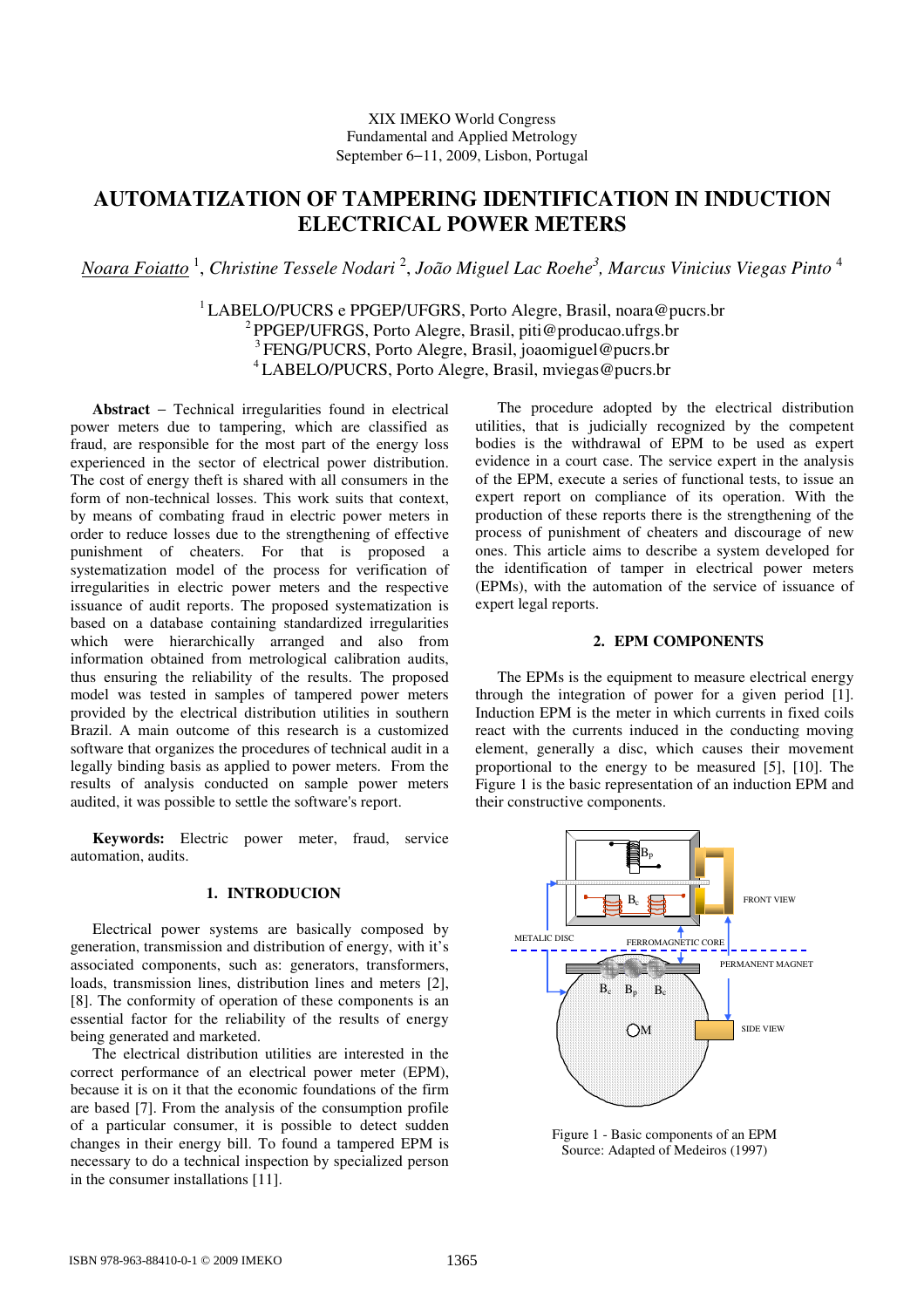According to Figure 1 the potential or voltage coil (Bp), the current coil (Bc), the laminar ferromagnetic core, the metallic disc (M), and the permanent magnet, are the basics components of the EPMs. The knowledge of these components is critical to the success of the analysis results of each EPM inspected. Besides these components, an EPM has in its structure, others parts that contribute to its operation. The operational integrity of the EPMs depends of its whole components, which can be checked through its calibration.

## **3. EPM CALIBRATION**

EPMs and other measuring equipments have functional limitations, because of its useful life. That kind of problem can't compromise the quality of the services provided to consumers. Then, regular checks should be carried out to indicate compliance characteristics of EPMs operation.

The metrological confirmation is a set of operations required to ensure that a given inspection, measurement and testing equipment, is according with the requirements specified for its use [3]. The method used for an EPM calibration is the direct comparison between the meter under test and a calibration standard. Therefore, the errors are determined from measurements taken of the metallic disc and the cyclometer register of the EPM. For the measurement error evaluation the EPMs are calibrated according to the Table 1 parameters.

Table 1. Generalization of the EPM calibration

|                                | <b>CALIBRATION POINT</b>               |               |           |  |
|--------------------------------|----------------------------------------|---------------|-----------|--|
|                                |                                        |               |           |  |
| <b>NOMINAL CURRENT</b>         | 100%                                   | 100%          | 10%       |  |
| <b>NOMINAL VOLTAGE</b>         | 100%                                   | 100%          | 100%      |  |
| <b>POWER FACTOR</b>            | 1 resistive                            | 0.5 inductive | resistive |  |
| <b>ACCURACY</b>                | Percentage                             |               |           |  |
| <b>MEASURING SYSTEM</b>        | Single phase, two-phase or three-phase |               |           |  |
| <b>CONSTANT OF MEASUREMENT</b> | Absolute value                         |               |           |  |
| <b>FREQUENCY</b>               | 60Hz                                   |               |           |  |

To estimate the measurement uncertainty, the contributions listed in Table 2 were considered. The calculation is performed in accordance with [16] and automatically by the software developed.

Table 2. Uncertainty contributions for the energy measurement

| Uncertainty contribution                             | Unit    | l'ype |
|------------------------------------------------------|---------|-------|
| Standard deviation of measurements of EPM under test | $\%$    |       |
| Resolution of calibration standard (CS)              | $\%$    |       |
| Approval criteria for certification of CS            | $\%$    |       |
| Standard accuracy                                    | $\%$    |       |
| Coefficient of variation of temperature of the CS    | $%$ $C$ |       |
| Factor of safety for stability of measures           | $\%$    |       |

The time required for the calibration process of an EPM is approximately 20 minutes, based on a sample of at least 4 readings per calibration point, and a time integration of the energy of 1 minute. For the proposed methodology the calibration results are indicators to the presence or absence of measurement errors, which therefore can justify tampering cases of EPMs.

### **4. EPM TAMPER**

The fraud is characterized when the consumer deliberately tries to deceive the utility [14]. Other definition, proposed by [12] define electricity fraud as a dishonest or illegal use of electricity equipment or service with the intention to avoid billing charge. The frauds imposed to the EPMs are the principal cause of the revenue losses by the electrical distribution utilities [9].

For more than a hundred years electromechanical EPMs are used to register the energy commercialization revenues. Along this period a large number of tampering methods have been devised. According with [13], all forms of tamper, without exception, are known and are detectable. Tampering the terminal seals is by far the most common method of meter violation, because the terminal seals are easy to reach. The terminals are located immediately below the meter itself. Once the terminals were broken, it is simple to tamper the EPMs [9].

A usual tamper, according to [15], occur when voltage coil or control wires are shorted or opened, this would divert the current reading in the meter. In this case the current going to the meter would be zero. The effect on the meter is immediate and obvious: with zero-current, the power and energy readings become zero, or the accumulated consumption becomes stationary [15]. In the same way, tamper in the shaft or metallic disc by its obstruction is common [9], [15].

One way to recover the losses of revenues caused by EPM tampered is the realization of technical inspection by a legal expert which identifies the EPMs irregularities. For that, the standardization and the knowledge of the types of irregularities provide speed and reliability in the results related in the legal reports.

#### **5. STANDARDIZED IRREGULARITIES**

The structuring of the irregularities database that characterize fraud in an EPM is the initial stage of the project developed in partnership with the electrical distribution utilities, in order to systematize the description of EPMs performance. The database was designed from theoretical research and from a study group with experts in EPMs.

A qualitative forecasting applied to the developed methodology was made through study groups with experts in electrical energy measurement. For qualitative forecasting methods the required information is mainly based on subjective judgments and experience of experts in the subject [6]. The study groups consisted of engineers and technicians, from electrical distribution utilities, technical consultants of EPM manufacturers, and by engineers who act as experts in legal actions involving energy theft.

The qualitative forecasting consist of four groups, working on focused sessions, and each group with the participation of five experts (at least one from each category above). In the focused sessions, the groups sought to know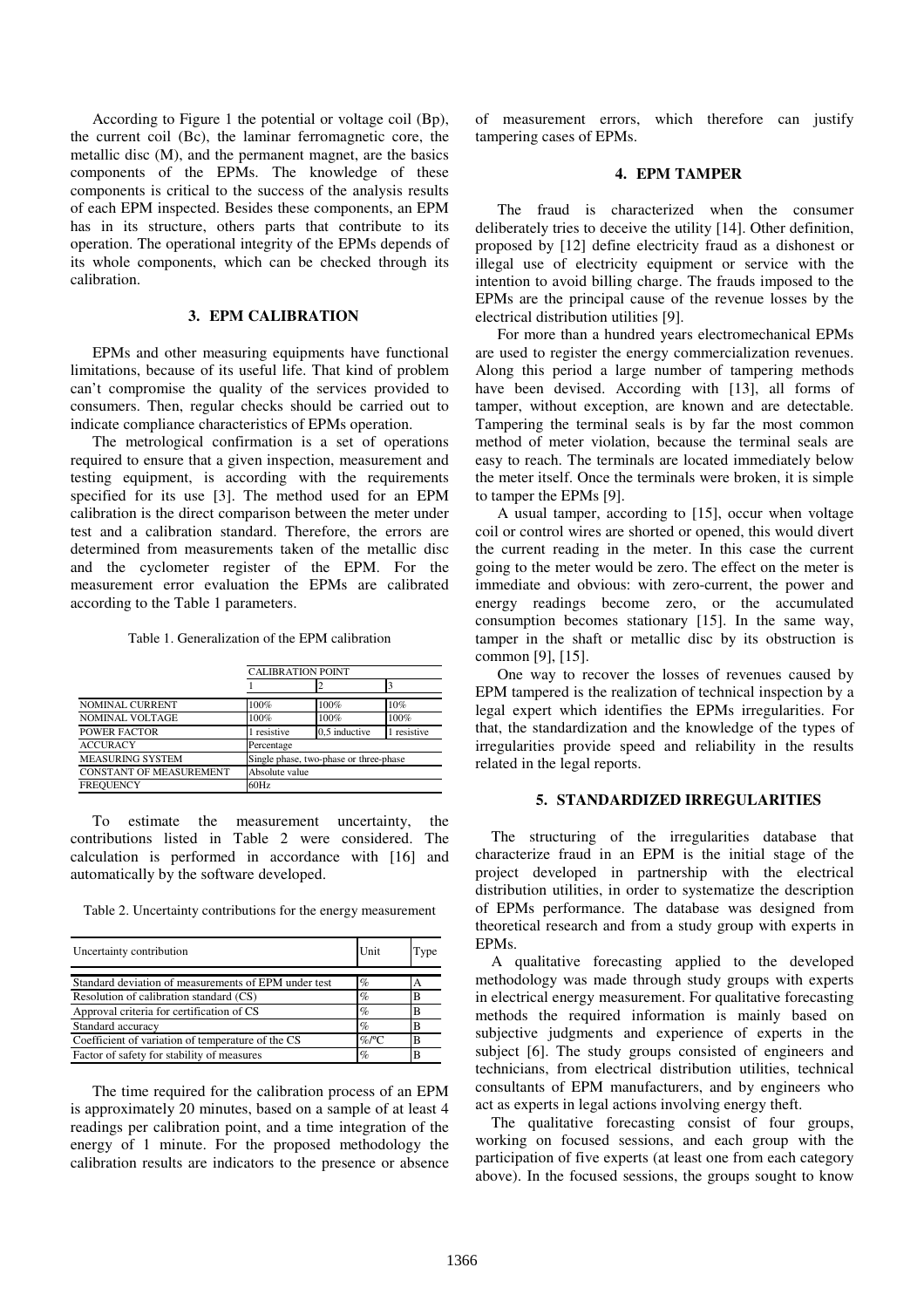the types of irregularities from the analysis on different aspects of 6 tampered EPMs. Each group evaluated one EPM at a time, recording the irregularities identified. The Figure 2 illustrates this process.



Figure 2. Qualitative techniques of forecasting to identifications tamper in the EPMs

Among the EPMs in this qualitative forecasting, 3 of them were single phase, 3 two-phase and 3 three-phase. Furthermore, the EPMs are from 4 different brands manufactured between the years of 1975 to 2004.

All the irregularities identified by the groups were recorded on standardized forms. After each group has recorded the results for each EPM, these results were discussed with the whole group of specialists. By the end of the discussion, the standardized nomenclature and the technical evidence of each irregularity was agreed unanimously by the experts.

## **6. IRREGULARITIES DATABASE**

The format of the database follows techniques of software development based on SQL (*Structured Query Language*). The registration of the types of irregularities was conducted in a standardized way and in accordance with [4].

Structurally, the database was willing to irregularities in levels (Figure 3) that branch as the level of detail of the irregularity. The four entries of the first level of this hierarchy are the seals of the EPM, the general verification, the components located outside the EPM and the components located inside the EPM. By selecting, for example, the components located outside the MEE will be displayed to the user sub-levels as the terminal block, the bridge of potential, and the EPM cover.



Figure 3. The format of the database irregularities

Therefore, according to Figure 3, beyond the primary level, are displayed to the users more three levels: one for a specific description of the related component, one for description of the possible irregularities associated with that component, and finally, a level with a complementary text to the selected description.

Operationally, the selection of an irregularity is performed by clicking with the mouse on the description. Therefore, it's possible to cross the information from the database (stored irregularities) with the characteristics of the EPM under analysis (irregularities identified). For the audit reports, only the information related to the EPM under analysis is presented to the decision of the expert or user of the system.

## **7. PROPOSED METHODOLOGY**

This work adopted a methodology that allows the use of technical subsidies for analysis of the EPM operational compliance. As basic steps are the EPM information data registration, its metrological verification and its functional inspection. The recommendations of [4] were used as reference to define the limits for approval of the measurement results obtained for each EPM. These equipments have a class of accuracy that in most cases are around 2%. All EPMs have their measurement circuits submitted to technical inspections.

The EPM with disapproval in their measurement errors shows strong evidence of technical irregularities on it. The functional inspection, based on measurement errors must describe features, associated with images, which characterizes the EPM operation conformity. With this, it aims to show the conformity operation of an EPM, reporting the facts and the conclusions about them in the final report.

# **8. RESULTS**

For the four primary irregularities levels and the sample of 570 EPMs analyzed, there are 137 different types of irregularities that could be possible to occur in EPM with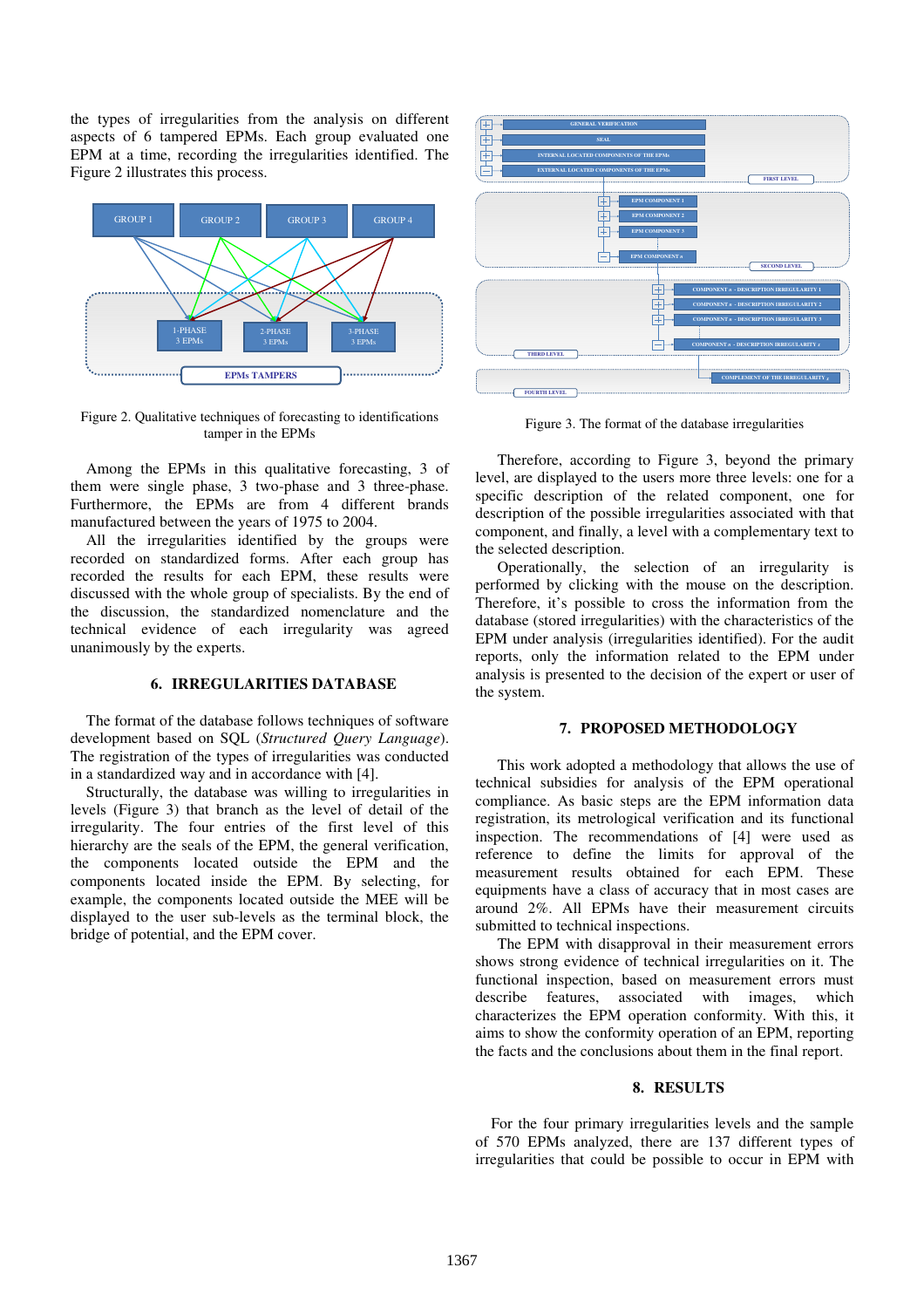the intention to stop, contribution to stop or change the accounting of energy consumption.

For the second level of the proposed structure 20 components were standardized. For each component of an EPM were registered from 2 to 28 types of irregularities, and for each irregularity, was associated with a complementary text that explains their impact on the accounting of the energy indicated by the EPM. The Figure 4 illustrates part of that structure.



Figure 4. Partial representation of the selection structure of irregularities in the database

To facilitate the understanding of the impact of the irregularities on the measurement process, the fourth and final level of the structural hierarchy was dedicated. To this, complementary texts were standardized to describe the irregularities. For the 570 worked samples the component that showed the largest number of citations on the irregularities was the metallic disc (Figure 5).



Figure 5. Quantification of irregularities standardized citations

The average reduction in the accounting of energy consumption for the types of metallic disc irregularities varies from 15% to 100%. An 100% error indicates that the component is totally inoperative and could be locked, or uncoupled from the circuit or its shaft. The Figure 6 and the Figure 7 represents the metallic disc tampered.



Figure 6. Metallic disc scraping in the permanent magnet



Figure 7. Metallic disc uncoupled from its shaft

The Figure 8 represents the results for the EPM type T8L, historically installed in rural, residential, commercial and industrial consumers. For that EPM, the fraud was realized principally in the metallic disc with errors ranging from approximately 5% to 100%, for each calibration point.



Figure 8. Average energy loss for EPM T8L tampered

## **9. CONCLUSIONS**

The automation of irregularities recognition that characterizes fraud has been validated. This process is a tool in strengthening the combat of energy theft.

The research for database structure, using qualitative forecasting techniques, was consistent with the results recorded from samples of EPMs tampered of the electrical distribution utilities. The reliability associated with the service expertise and reduced time needed to issue an expert